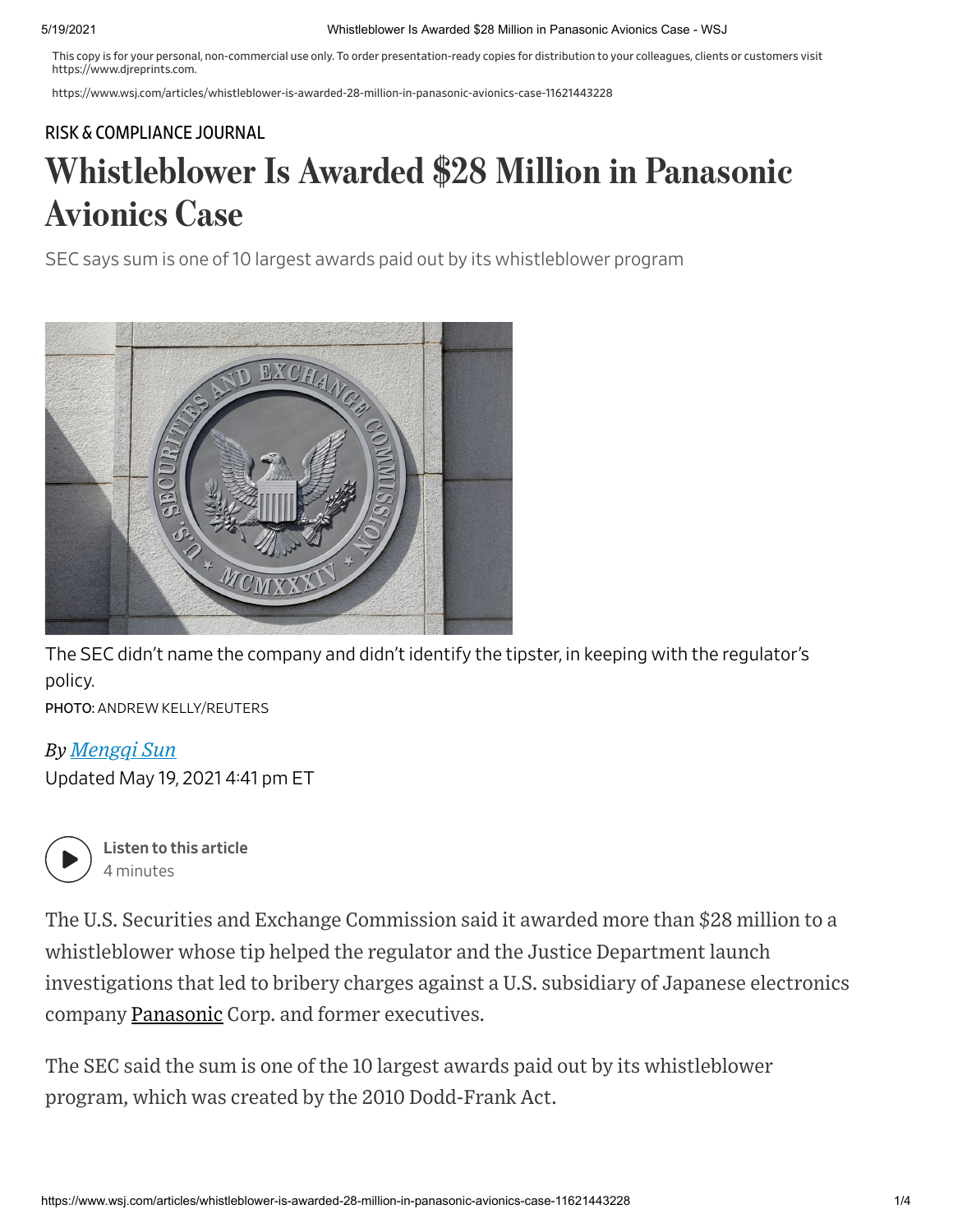The regulator, which announced the award Wednesday, didn't name the company and didn't identify the tipster, in keeping with its policy. But lawyers representing the whistleblower said the award was connected to 2018 bribery settlements involving Panasonic Avionics Corp., a Lake Forest, Calif.-based unit of Panasonic that makes entertainment and communication systems for aircraft.

NEWSLETTER SIGN-UP

## Risk and Compliance Journal

Our Morning Risk Report features insights and news on governance, risk and compliance.

PREVIEW SUBSCRIBE AND THE SUBSCRIBE AND THE SUBSCRIBE AND THE SUBSCRIBE AND THE SUBSCRIBE

The tipster, who isn't a Panasonic employee, notified the SEC about alleged wrongdoing at the company in countries in Asia and Europe, prompting the regulator to open the investigation, according to the whistleblower's lawyers, Christopher Connors of Connors Law Group LLC and Andy Rickman of Rickman Law Group LLP.

Under the SEC program, whistleblowers are entitled to between 10% and 30% of monetary penalties when their tips result in a successful enforcement action and when the penalties total more than \$1 million.

The tipster in the Panasonic Avionics case received 10% of the monetary penalties collected from both the SEC and the Justice Department actions, according to documents viewed by The Wall Street Journal.

The award "shows the SEC's continued commitment to rewarding [Foreign Corrupt Practices Act] whistleblowers under the program," Messrs. Connors and Rickman said in a statement, noting that this was the third SEC whistleblower award related to FCPA violations their clients received in the past few years.

A spokesman for Panasonic Avionics declined to comment. Representatives for Panasonic didn't respond to a request for comment.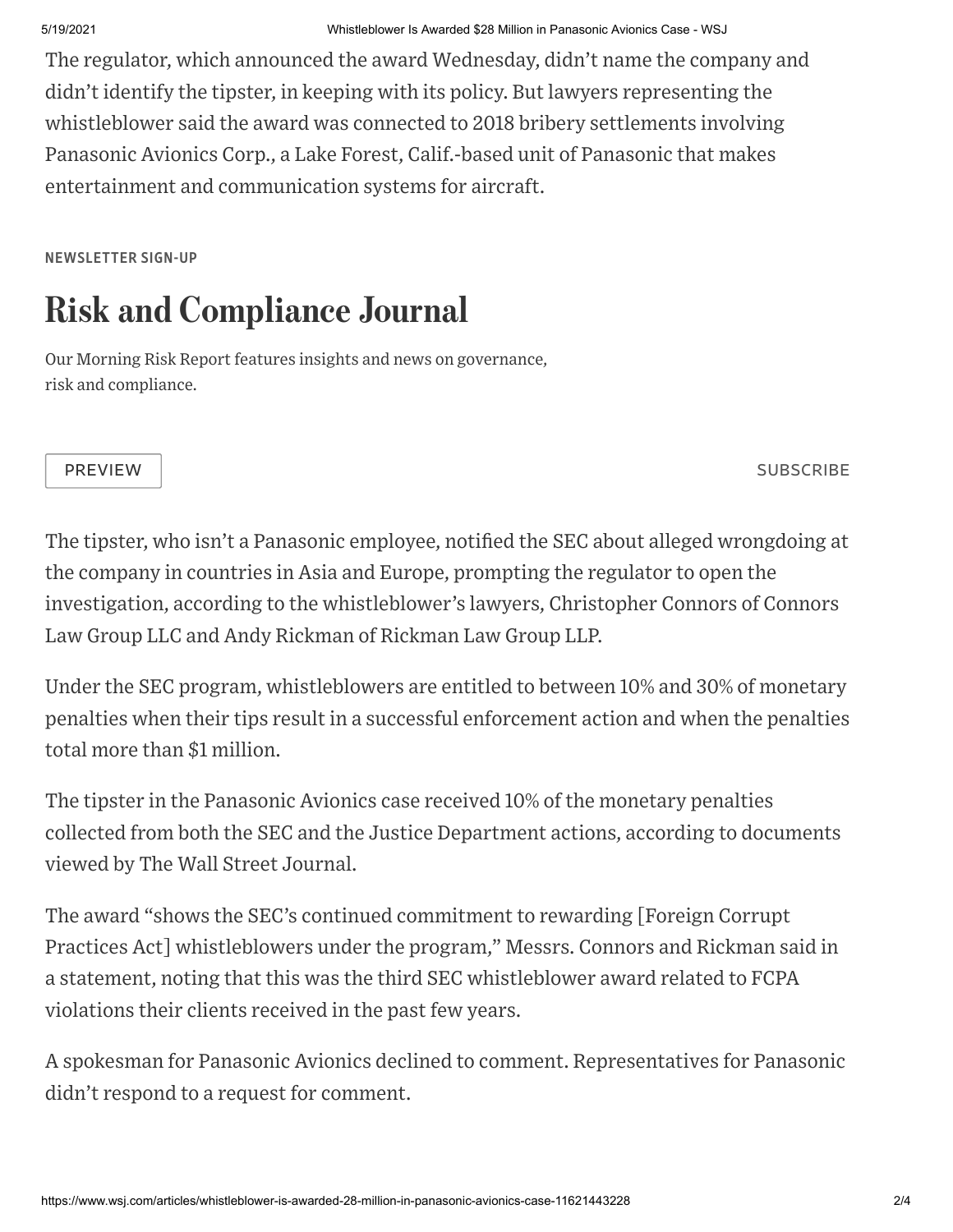The chief executive of Panasonic Avionics said in [2018](https://www.wsj.com/articles/panasonic-unit-admits-accounting-offense-1525116607?mod=article_inline) that the company was pleased to have resolved the matter and had taken steps to improve its compliance program and internal controls. Panasonic said it disclosed the U.S. investigations to investors in February 2017.

Panasonic Avionics in April 2018 agreed to pay the SEC more than \$143 million to resolve accusations that it violated the Foreign Corrupt Practices Act and engaged in accounting fraud. The FCPA, a U.S. antibribery law, prohibits the use of bribes to foreign officials to win or keep business.

READ MORE FROM RISK & COMPLIANCE

Anti-Money-Laundering Whistleblower Program Struggles to Get Off Ground May 18, 2021 •White House to [Nominate](https://www.wsj.com/articles/white-house-to-nominate-national-security-veteran-for-doj-post-11621284598?mod=article_relatedinline) National Security Veteran for DOJ Post May 17, 2021 •Swiss Life Enters Deferred Prosecution Agreement With U.S. Justice [Department](https://www.wsj.com/articles/swiss-life-enters-deferred-prosecution-agreement-with-u-s-justice-department-11621016613?mod=article_relatedinline) May 14, 2021

Later in 2018, the SEC accused the former chief executive and former chief financial officer of Panasonic Avionics of violating federal securities laws.

The Justice Department also announced in 2018 that Panasonic Avionics had entered into a deferred prosecution agreement and agreed to pay \$137 million. U.S. prosecutors alleged that the company retained consultants for improper purposes and concealed payments to third-party sales agents, including in China and other Asian countries.

SEC staff said in the documents viewed by The Wall Street Journal that the tipster's information prompted the agency and the Justice Department to begin investigating potential improprieties at the company. But the settlements ultimately focused on misconduct in different regions than the one identified by the tipster and were based on information reported by the company and following investigative efforts by SEC and Justice Department staff, according to the documents.

The SEC said in 2018 that Panasonic Avionics had offered a consulting position to a government official at a state-owned airline to get help in obtaining and retaining business from the airline. Panasonic Avionics at the time was negotiating agreements with the airline that were valued at more than \$700 million, the SEC alleged. The